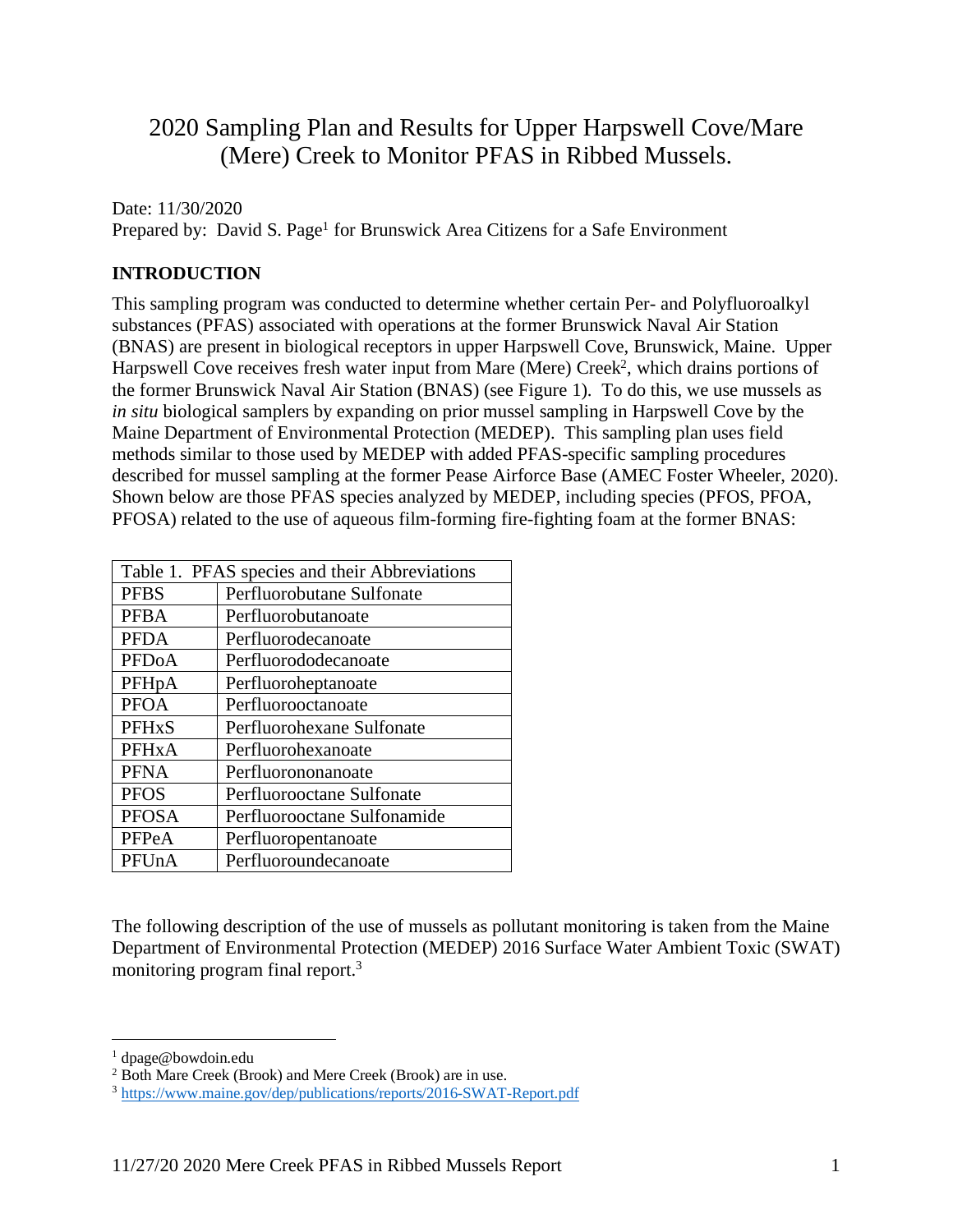"Blue mussels (*Mytilus eduli*s) have been relied upon extensively by the SWAT program (since 1986) and other monitoring programs as an indicator of exposure of marine environments to chemical pollutants. Mussels are ubiquitous and readily collected across the coast of Maine, as well as throughout the entire Gulf of Maine. Published information about contaminants in mussels provides some historical context and allows comparisons between geographic areas and over time. Since blue mussels are consumed as food by humans, they can be used to understand potential human exposure to contaminants. Mussels are sessile, allowing attribution of their contaminant burdens to the environment where they were collected. Mussels filter large volumes of water as they feed, allowing them to concentrate many chemicals from the water column or from sediments suspended in the water column. This allows detection in mussel tissue of contaminants that may be present below detection limits in particulate matter, sediment, or water. Use of mussels also provides insight into the biologically available portion of contaminants, which may not readily be discerned from background sediment or water concentrations."

In the present study, ribbed mussels, *Geukensia demissa*, were sampled. This mussel generally occurs in the mid to lower part of the vegetated salt marsh zone in the lower reaches of tidal creeks. Ribbed mussels are more tolerant of low salinity than blue mussels, *Mytilus edulis*. Both species are widely used in mussel sampling programs for pollution monitoring (e.g., Smalling et al., 2015).

Blue mussels from Harpswell Cove were tested for PFCs in 2014 and 2016 as part of the MEDEP SWAT program. Harpswell Cove receives fresh water from Mare Creek, which receives drainage from the former Brunswick Naval Air Station. For the 2014 and 2016 MEDEP SWAT program, sample-specific detection limits for individual PFCs were approximately 3 to 7 parts per billion (ng/g) in mussel tissue on a dry weight basis. PFOSA levels detected in tissue from ~ 1.5 miles south of Mare Brook in 2014 ranged from 4.51 to 5.32 ng/g dry wt. across the three spatial replicates where it was detected. For 2016, PFOSA levels detected in tissue from  $\sim$ 1 mile south Mare Brook ranged from 3.052 to 4.05 ng/g dry wt. across the two spatial replicates where it was detected. Other PFCs were below detection limits<sup>3</sup>. The 2016 MEDEP sampling sites were at least 1 mile south of the mouth of Mare Creek. The 2014 sites are at least 1.6 miles south of the mouth of Mare Creek. Both sets of MEDEP blue mussel sites were in the marine portion of Harpswell Cove where blue mussels occur and where there would be significant dilution of any fresh water inputs from Mare Creek. For the 2020 study, the plan was to sample ribbed mussels that are more directly exposed to water from Mare Creek.

Shellfish were also collected and analyzed for PFAS at the former Pease Airforce Base (AMEC Foster Wheeler, 2020) in Portsmouth, New Hampshire. PFOS was detected in 9 of 14 blue mussel tissue samples from the five target locations. Detected concentrations ranged from 0.000391 mg/kg (ppm wet wt.) to 0.00165 mg/kg (ppm wet wt.). Comparison with MEDEP values is made difficult by the fact that the Pease Report gives values in mg/kg (ppm) on a wet tissue weight basis. MEDEP gives results in ng/g (ppb) on a dry tissue weight basis, preferred for monitoring studies because of the variability of water content in tissues. Converting the Pease mussel tissue results to ng/g (ppb) gives 0.391-1.65 ppb, wet tissue wt. Assuming the water content of mussel tissue is about 85%, gives a dry tissue weight of 0.15 g per gram of wet tissue. Using this to estimate dry weight values for the Pease data gives an approximate range of 2.6 to 11.1 ppb PFAS on a dry tissue wt basis.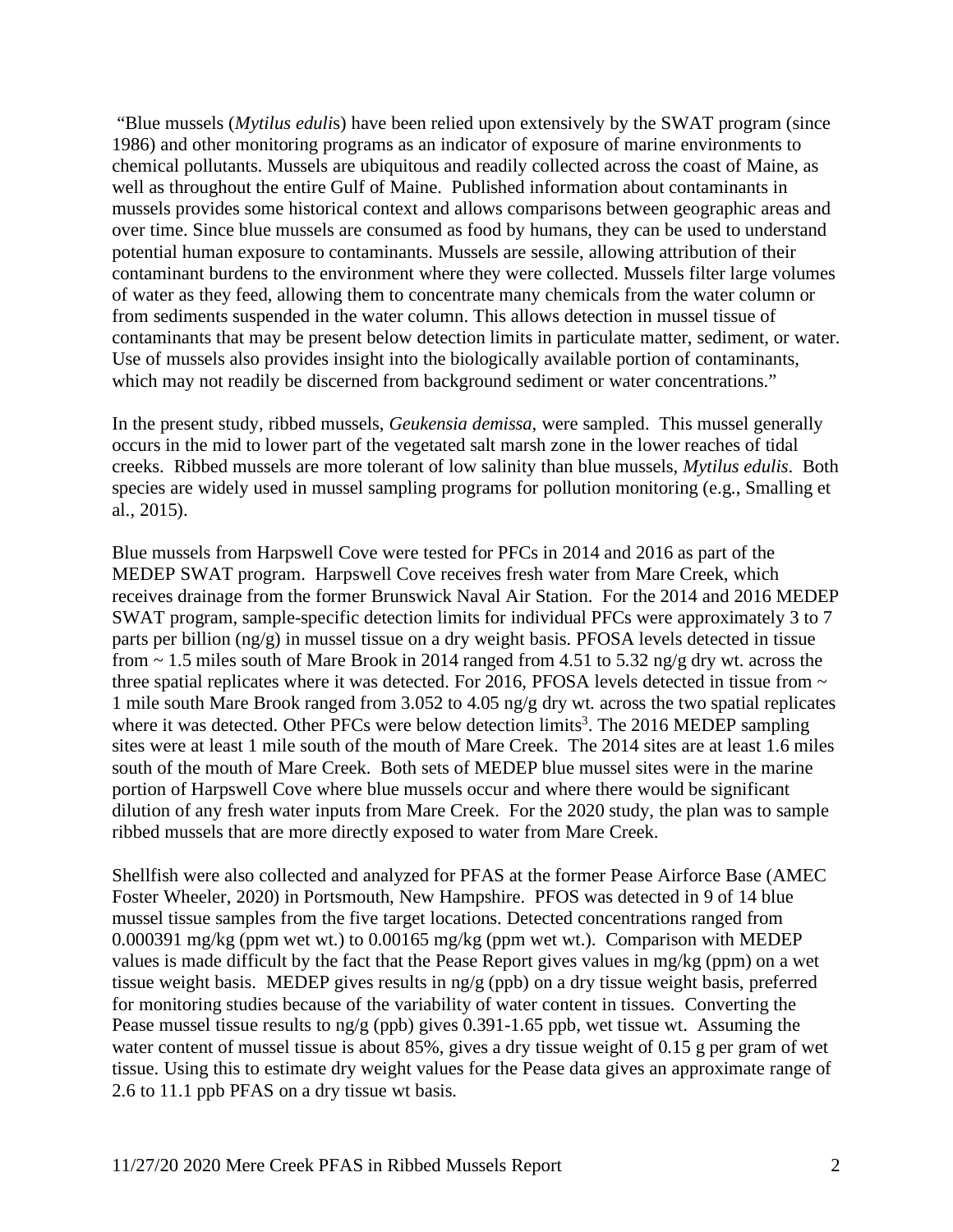PFOS, PFOA and PFBS were not detected in the nine blue mussel tissue samples collected from the three reference locations in the Pease study.

### **METHODS**

#### Sample site selection.

The sampling sites are shown in Figure 2. The 3 upper Harpswell Cove/Mare Creek sites are shown as H1, H2 and H3. There are 2 control sites. Both are at Wharton Point at the head of Maquoit Bay, Brunswick and have similar demographic elements to the Harpswell Cove sites, but are well removed from the former BNAS. Control site (C1) is east of the boat ramp at Wharton Point and C2 is west of the boat ramp. Table 2 gives the location and coordinates of the sampling sites.

| Table 2. Sampling site locations, showing head stake coordinates. |           |             |              |               |  |  |  |
|-------------------------------------------------------------------|-----------|-------------|--------------|---------------|--|--|--|
| Site                                                              | Date      |             | Lat          | Long          |  |  |  |
|                                                                   | Sampled   | <b>Site</b> |              |               |  |  |  |
| H1                                                                | 9/10/2020 | 0925 hr     | N43° 51.817' | W069° 55.952' |  |  |  |
| H2                                                                | 9/10/2020 | 0952 hr     | N43° 51.811' | W069° 56.092' |  |  |  |
| H <sub>3</sub>                                                    | 9/10/2020 | 1044 hr     | N43° 51.582' | W069° 56.261' |  |  |  |
| C <sub>1</sub>                                                    | 9/11/2020 | 1040 hr     | N43° 52.029' | W069° 59.532' |  |  |  |
| C2                                                                | 9/11/2020 | 1129 hr     | N43° 52.037' | W069° 59.648' |  |  |  |

### Field Sampling

The field sampling methods follow those described in the MEDEP 2015/2016 SWAT Report<sup>1</sup> and the AMEC former Pease AFB mussel sampling (AMEC, 2020)

Ribbed mussels were collected during the low tide period on September 10, 2020 along the shoreline from 3 distinct sampling sites based on an earlier field survey (D.S. Page, March, 2020) where the northern-most limit of ribbed mussel occurrence was identified. The 2 control sites at Wharton Point, Brunswick were sampled similarly on September 11, 2020.

Sampling commenced 2 hours prior to low tide. Hand methods were used to dig mussels out of the marsh substrate using stainless steel tongs. The center of each sampling site was identified by a head stake and the GPS lat./long. coordinates recorded. Duplicate mussel samples were taken randomly within a 30 meter radius of the head stake and placed in labelled high density polyethylene (HDPE) mesh bags. Ribbed mussels within a size range of 6-10 cm were sampled for analysis. 18-20+ mussels (depending on size) were collected randomly in duplicate within each intra-site sampling area.

Mussel replicates in the labelled HDPE mesh bags were transported to the laboratory in coolers over ice. Mussels were washed in clean water in the mesh bags in an open bucket at the laboratory to remove external debris and attached sediments. The sampling plan gives 10 duplicate samples for PFAS analysis from 5 locations. The designation for each set of duplicate samples for a given site is the site code, with 1 or 2 appended (i.e. H1 site, H11; H12 duplicates).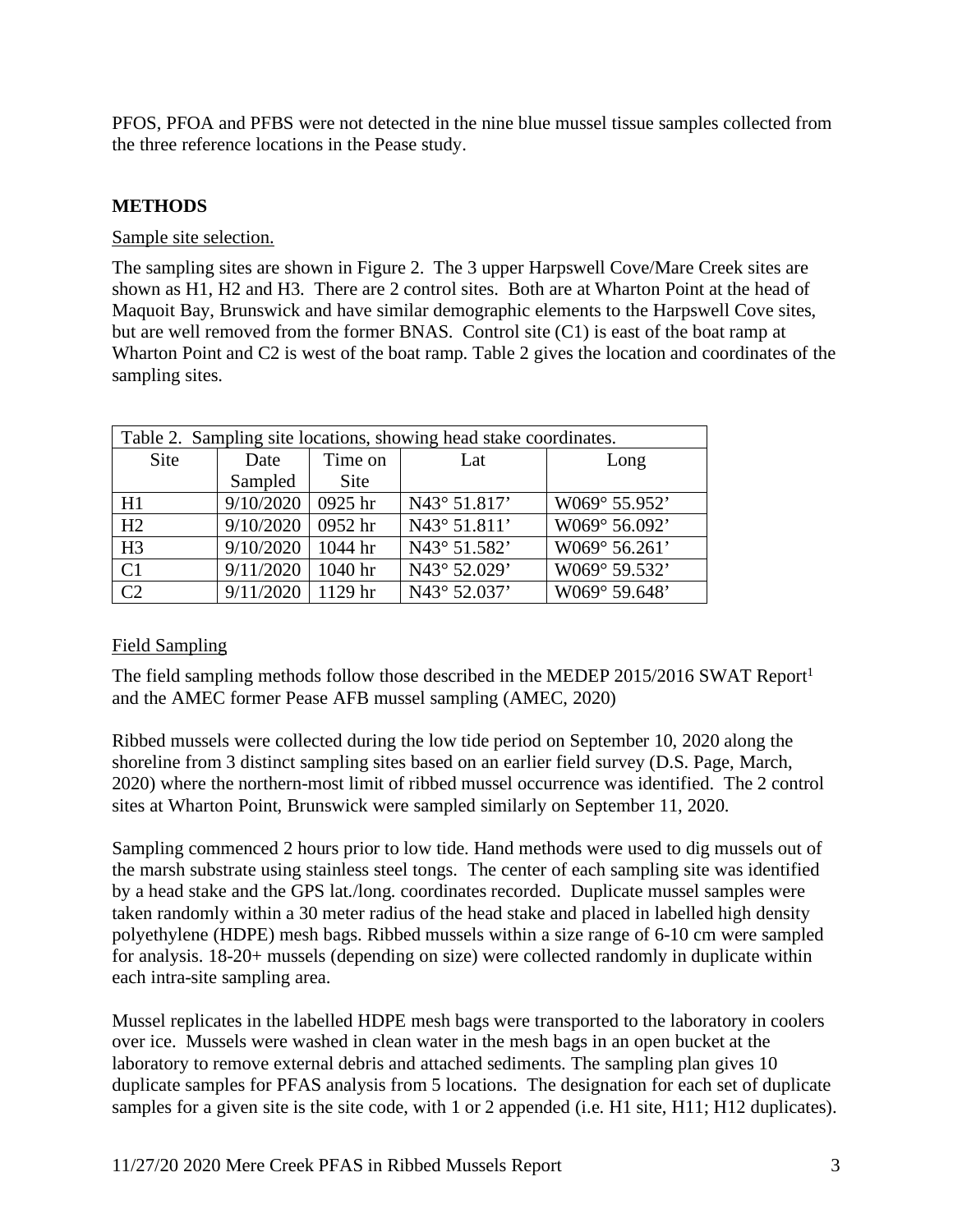Tissue sample processing was done on the same day as field collections at all sites. For each sample for PFAS analysis, all soft tissue from each mussel in a sample were removed using stainless steel implements and combined with the soft tissue from mussels within the same replicate in a pre-labelled HDPE USEPA-Certified sample jar. Total soft tissue wet weight per replicate was recorded. Filled jars were stored at - 10 deg. C until shipped with an appropriate Chain of Custody form for chemical analysis by overnight express to Battelle Laboratories in Norwell, MA on September 15, 2020. Laboratory records show that the samples were received in good condition in a frozen state within 24 hours of shipment.

#### PFAS Field Sampling Guidelines

FIELD CLOTHING and PPE

- No clothing or boots containing Gore-Tex®
- No materials containing Tyvek®
- Do not use fabric softener on clothing to be worn in field

• Do not used cosmetics, moisturizers, hand cream, or other related products the morning of sampling

#### FIELD EQUIPMENT

- Must not contain Teflon® (aka PTFE) or LDPE materials
- All sampling materials must be made from stainless steel, HDPE, acetate, silicon, or polypropylene
- No waterproof field books can be used
- No plastic clipboards, binders, or spiral hard cover notebooks can be used
- Sharpies and permanent markers not allowed; regular ball point pens are acceptable
- Keep PFC samples in separate cooler, away from sampling containers that may contain PFAS
- Coolers filled with regular ice

Tides

|     | 43.7667° N, 70.0000° W     | <b>Harpswell Harbor, Maine TIDES</b> |
|-----|----------------------------|--------------------------------------|
|     | September 2020             |                                      |
| Day | Low                        |                                      |
|     | Wed 0910:12 AM EDT 1.7 ft  |                                      |
|     | Thu 10 11:01 AM EDT 1.9 ft |                                      |
|     | Fri 11 11:54 AM EDT 2.0 ft |                                      |
|     | Sat 12 12:52 PM EDT 1.9 ft |                                      |
|     | Sun 13 1:52 PM EDT 1.5 ft  |                                      |
|     | Mon 14 2:50 PM EDT 1.0 ft  |                                      |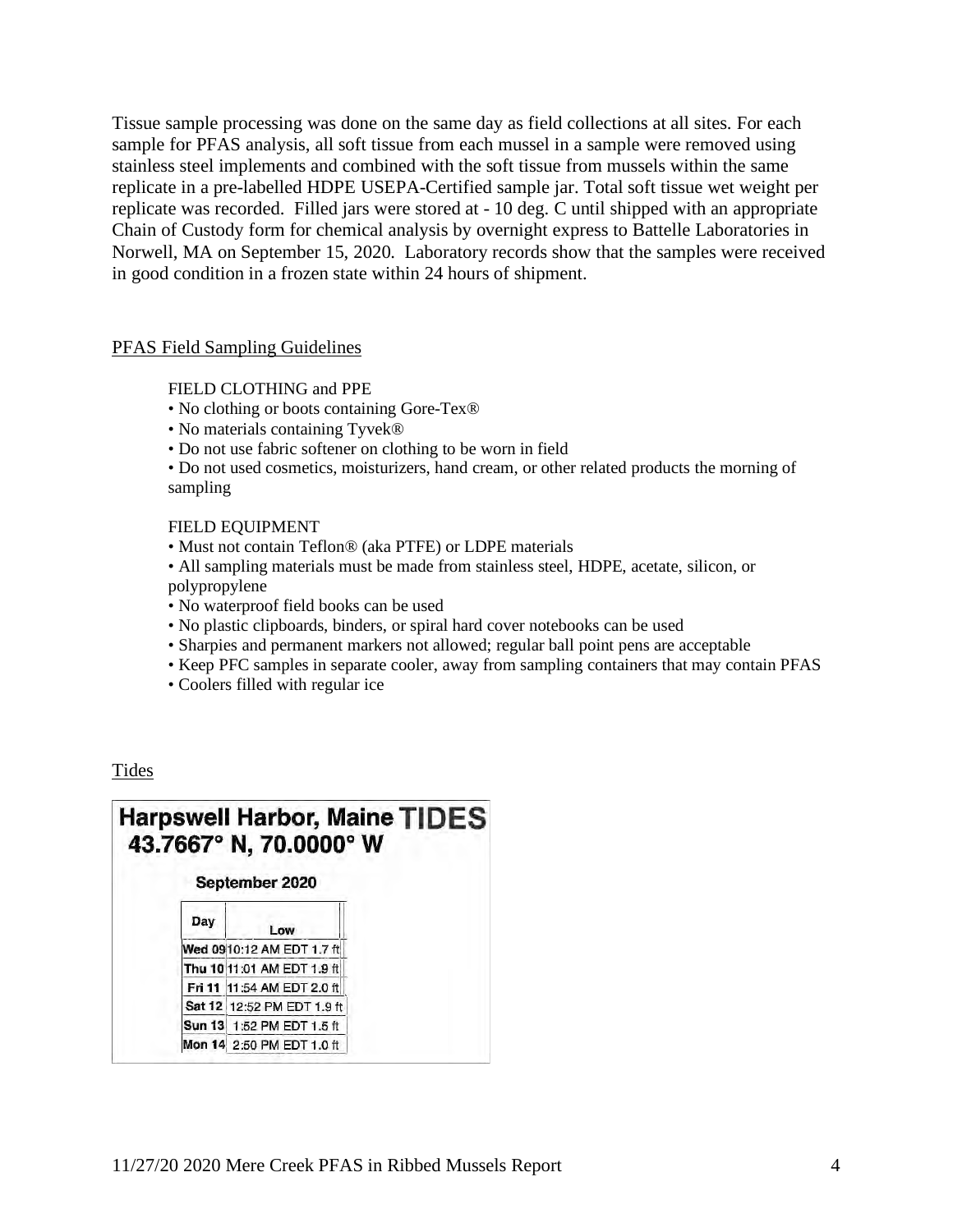### Chemical Analysis

Mussel samples were analyzed for PFAS species by the Battelle, Norwell Operations Analytical Chemistry Services, 141 Longwater Drive, Suite 202, Norwell, Massachusetts 02061. Table 3 gives the PFAS species analyzed for and the detection limit parameters. At our request, Battelle increased the sample size and lowered the dilution for analysis to increase the sensitivity of the analytical method to detect PFAS species. For example, the LOD for PFOS in Table 3 of 0.15 ng/g wet wt corresponds to 1.0 ng/g dry wt assuming 85% water content.

Table 3. PFAS Target Species for Chemical Analysis with detection limit parameters (all wet wt. basis). The DL (detection limit) is the lowest concentration that can be detected. The LOD (limit of detection) is the lowest concentrations that can be distinguished from the blank value with a stated confidence level (generally 99%). The LOQ is the lowest concentration at which the analyte can not only be reliably detected but at which some predefined goals for hias and imprecision are met.

| ror onas and miprocision are mon |              |       |       |                 |  |  |  |
|----------------------------------|--------------|-------|-------|-----------------|--|--|--|
| PFAS Specie                      | Abbreviation | DL.   | LOD   | LO <sub>O</sub> |  |  |  |
| Perfluorobutane Sulfonate        | <b>PFBS</b>  | 0.021 | 0.050 | 0.500           |  |  |  |
| Perfluorobutanoate               | PFBA         | 0.060 | 0.200 | 0.500           |  |  |  |
| Perfluorodecanoate               | PFDA         | 0.053 | 0.150 | 0.500           |  |  |  |
| Perfluorododecanoate             | <b>PFDoA</b> | 0.076 | 0.200 | 0.500           |  |  |  |
| Perfluoroheptanoate              | PFHpA        | 0.049 | 0.100 | 0.500           |  |  |  |
| Perfluorooctanoate               | <b>PFOA</b>  | 0.047 | 0.100 | 0.500           |  |  |  |
| Perfluorohexane Sulfonate        | <b>PFHxS</b> | 0.084 | 0.200 | 0.500           |  |  |  |
| Perfluorohexanoate               | <b>PFHxA</b> | 0.076 | 0.200 | 0.500           |  |  |  |
| Perfluorononanoate               | PFNA         | 0.057 | 0.200 | 0.500           |  |  |  |
| Perfluorooctane Sulfonate        | <b>PFOS</b>  | 0.051 | 0.150 | 0.500           |  |  |  |
| Perfluorooctane Sulfonamide      | <b>PFOSA</b> | 0.042 | 0.100 | 0.500           |  |  |  |
| Perfluoropentanoate              | PFPeA        | 0.064 | 0.200 | 0.500           |  |  |  |
| Perfluoroundecanoate             | PFUnA        | 0.036 | 0.100 | 0.500           |  |  |  |

### Analytical Method Summary (From Battelle Data Report; See Appendix 1)

#### Sample Preparation

Tissue homogenate samples were aliquoted into extraction tubes and fortified with surrogates prior to the addition of solvent. The sample was extracted on the Geno/Grinder with methanol and extraction salts ( $MgSO_4$  and NaCl). Post centrifugation, the entire extract was suspended in Millipore water and processed through Weak-anion exchange (WAX) solid phase extraction (SPE) cartridges. Target analytes are eluted from the WAX SPE using  $0.5\%$  NH<sub>3</sub> in methanol. Extracts were further refined using Envi-carb to remove co-extracted interferences. Extracts were concentrated to approximately 500  $\mu$ L under nitrogen with a water bath set between 50 $\degree$ C and 60°C, reconstituted with methanol/water and fortified with internal standard. Extracts were transferred for LC-MS/MS analysis in 80:20 methanol/water (V/V). The pH of all samples prior to SPE extraction was verified between 6 and 8.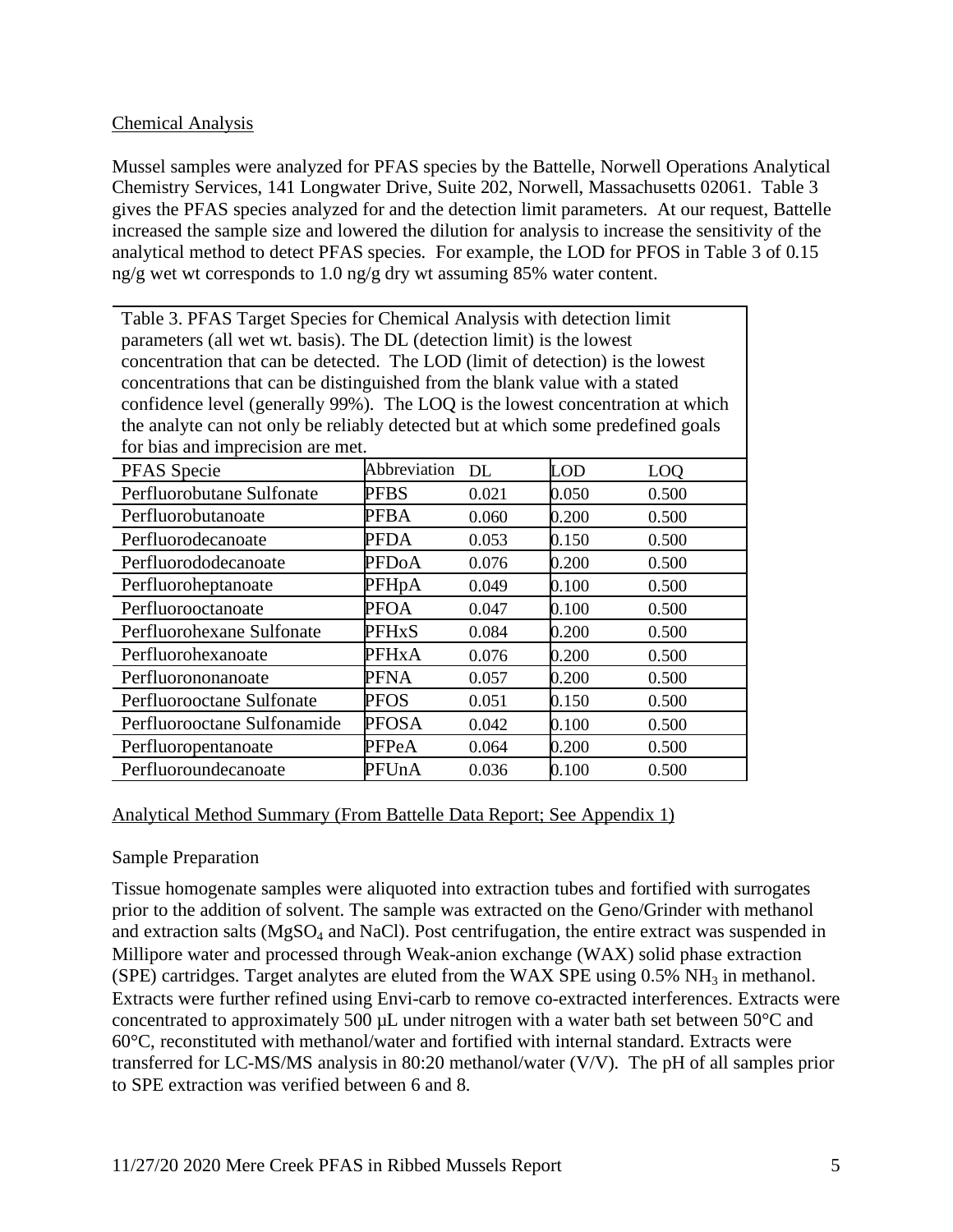### Analysis

Battelle Standard Operating Procedure 5-369 - Analysis of Perfluoroalkyl Substances in Environmental Samples by Liquid Chromatography and Tandem Mass Spectrometry (LC-MS/MS:

PFAS were measured by liquid chromatography tandem mass spectrometry (LC- MS/MS) in the multiple reaction monitoring (MRM). An initial calibration consisting of representative target analytes, labelled analogs, and internal standards was analyzed prior to analysis to demonstrate the linear range of analysis. Calibration verification was performed at the beginning and end of 10 injections and at the end of each sequence. Target PFAS were quantified using the isotope dilution method. Samples are reported in ng/g concentrations on a wet weight basis.

The analytical protocol included full Quality Assurance/Quality Control (QA/QC) procedures (See Battelle Data Report Appendix 1)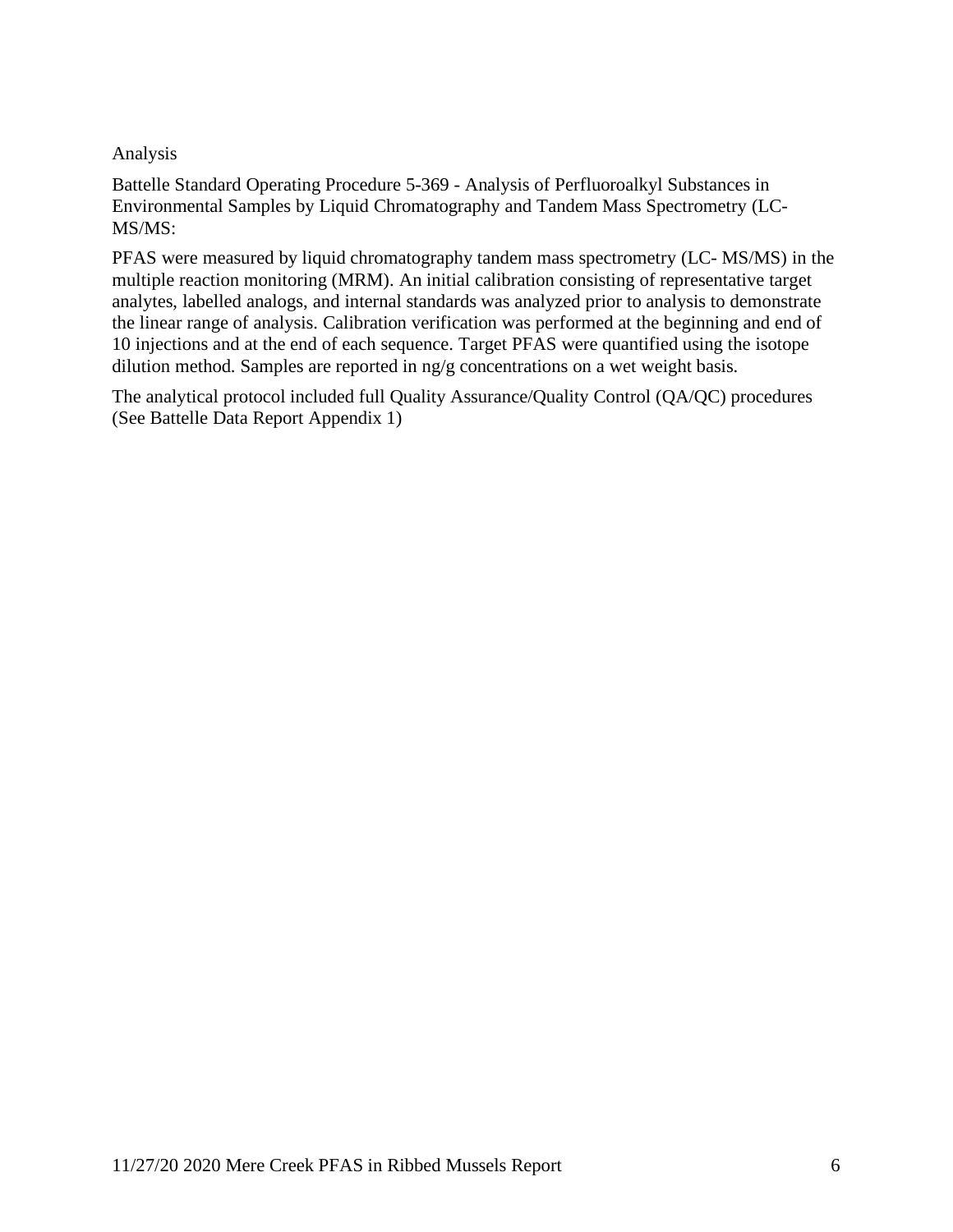## **RESULTS**

The results for all PFAS species analyzed are given in Table 4. For each sample site, 2 field duplicate samples were collected. For example, for Mare Creek/Harpswell Cove site H1 (Fig. 2), samples H11 and H12 are the field duplicates for that site. The field duplicate Wharton Point control sites' samples are numbered similarly. Two PFAS species were reliably quantified, PFBA (Perfluorobutanoate) and PFOS (Perfluorooctane sulfonate and one, PFBS (Perfluorobutane sulfonatate) in trace amounts.

TABLE 4. Brunswick Area Citizens for a Safe Environment (BACSE) September, 2020 Mussel PFAS Sampling Results

All values given as ng/g (PPB) wet wt or dry wt as indicated.

Data Quality Qualifier Abbreviations:

J: Analyte detected below the Limit of Quantitation (LOQ)

U: Taken as non-detect (ND) Analyte not detected or detected below the DL value, LOD reported.

| Site         |                     | H11            |                | H <sub>12</sub> |            | H21            |                | H <sub>22</sub> |            | H31            |            |                |
|--------------|---------------------|----------------|----------------|-----------------|------------|----------------|----------------|-----------------|------------|----------------|------------|----------------|
|              | Qual                |                |                |                 |            |                |                |                 |            |                |            |                |
|              | H1,                 | <b>PPB</b>     | <b>PPB</b>     | <b>PPB</b>      | <b>PPB</b> | <b>PPB</b>     | <b>PPB</b>     | <b>PPB</b>      | <b>PPB</b> | Qual           | <b>PPB</b> | <b>PPB</b>     |
| Analyte      | H2                  | wet            | Dry            | wet             | Dry        | wet            | Dry            | wet             | Dry        | H <sub>3</sub> | wet        | Dry            |
| <b>PFBA</b>  |                     | 0.68           | 4.73           | 0.61            | 4.53       | 0.58           | 4.69           | 0.51            | 4.85       | J              | 0.43       | 3.70           |
| PFPeA        | U                   | N <sub>D</sub> | ND             | ND              | ND         | ND             | <b>ND</b>      | N <sub>D</sub>  | ${\rm ND}$ | U              | <b>ND</b>  | ND             |
| <b>PFHxA</b> | U                   | ND             | ND             | ND              | ND         | ND             | <b>ND</b>      | <b>ND</b>       | ${\rm ND}$ | $\mathbf U$    | <b>ND</b>  | ND             |
| PFHpA        | U                   | ND             | ND             | ND              | ND         | ND             | <b>ND</b>      | <b>ND</b>       | ${\rm ND}$ | U              | <b>ND</b>  | ND             |
| <b>PFOA</b>  | U                   | ND             | ND             | ND              | ND         | ND             | <b>ND</b>      | <b>ND</b>       | ${\rm ND}$ | U              | <b>ND</b>  | ND             |
| <b>PFNA</b>  | U                   | <b>ND</b>      | N <sub>D</sub> | N <sub>D</sub>  | ND         | ND             | <b>ND</b>      | <b>ND</b>       | ND         | U              | <b>ND</b>  | N <sub>D</sub> |
| <b>PFDA</b>  | U                   | ND             | <b>ND</b>      | ND              | ND         | ND             | <b>ND</b>      | <b>ND</b>       | ND         | $\mathbf U$    | <b>ND</b>  | ND             |
| PFUnA        | U                   | <b>ND</b>      | <b>ND</b>      | ND              | <b>ND</b>  | N <sub>D</sub> | <b>ND</b>      | <b>ND</b>       | <b>ND</b>  | U              | <b>ND</b>  | N <sub>D</sub> |
| <b>PFDoA</b> | U                   | <b>ND</b>      | N <sub>D</sub> | N <sub>D</sub>  | <b>ND</b>  | ND             | <b>ND</b>      | <b>ND</b>       | ND         | U              | <b>ND</b>  | N <sub>D</sub> |
| <b>PFOSA</b> | U                   | N <sub>D</sub> | ND             | ND              | ND         | ND             | N <sub>D</sub> | N <sub>D</sub>  | ND         | U              | <b>ND</b>  | ND             |
| <b>PFBS</b>  | J                   | 0.02           | 0.14           | 0.03            | 0.22       | 0.02           | 0.16           | 0.03            | 0.29       | $\bf J$        | 0.03       | 0.26           |
| <b>PFHxS</b> | U                   | <b>ND</b>      | <b>ND</b>      | <b>ND</b>       | ND         | ND             | <b>ND</b>      | <b>ND</b>       | <b>ND</b>  | U              | <b>ND</b>  | ND             |
| <b>PFOS</b>  |                     | 0.81           | 5.63           | 0.98            | 7.27       | 0.86           | 6.96           | 0.54            | 5.14       | $\mathbf{I}$   | 0.23       | 1.98           |
|              |                     |                |                |                 |            |                |                |                 |            |                |            |                |
| Site         |                     | H32            |                | C11             |            |                | C12            |                 | C21        |                | C22        |                |
|              |                     |                |                | Qual            |            |                |                |                 |            |                |            |                |
|              | Qual                | <b>PPB</b>     | <b>PPB</b>     | C1,             | <b>PPB</b> | <b>PPB</b>     | PPB            | PPB             | <b>PPB</b> | <b>PPB</b>     | <b>PPB</b> | PPB            |
| Analyte      | H <sub>3</sub>      | wet            | Dry            | C <sub>2</sub>  | wet        | Dry            | wet            | Dry             | wet        | Dry            | wet        | Dry            |
| <b>PFBA</b>  | J                   | 0.42           | 2.97           | $\mathbf{J}$    | 0.45       | 3.63           | 0.50           | 4.35            | 0.43       | 3.63           | 0.42       | 3.95           |
| PFPeA        | U                   | ND             | ND             | ${\bf U}$       | ND         | ND             | <b>ND</b>      | <b>ND</b>       | <b>ND</b>  | <b>ND</b>      | <b>ND</b>  | ND             |
| <b>PFHxA</b> | U                   | <b>ND</b>      | N <sub>D</sub> | $\mathbf U$     | <b>ND</b>  | ND             | <b>ND</b>      | <b>ND</b>       | <b>ND</b>  | <b>ND</b>      | <b>ND</b>  | <b>ND</b>      |
| PFHpA        | U                   | N <sub>D</sub> | ND             | ${\bf U}$       | ND         | N <sub>D</sub> | <b>ND</b>      | N <sub>D</sub>  | ND         | N <sub>D</sub> | <b>ND</b>  | ND             |
| <b>PFOA</b>  | U                   | <b>ND</b>      | N <sub>D</sub> | $\mathbf U$     | <b>ND</b>  | N <sub>D</sub> | <b>ND</b>      | <b>ND</b>       | <b>ND</b>  | N <sub>D</sub> | <b>ND</b>  | N <sub>D</sub> |
| <b>PFNA</b>  | U                   | <b>ND</b>      | N <sub>D</sub> | $\mathbf U$     | <b>ND</b>  | ND             | N <sub>D</sub> | <b>ND</b>       | ND         | <b>ND</b>      | <b>ND</b>  | ND             |
| <b>PFDA</b>  | U                   | ND             | ND             | $\mathbf U$     | ND         | ND             | <b>ND</b>      | <b>ND</b>       | ${\rm ND}$ | N <sub>D</sub> | <b>ND</b>  | ND             |
| PFUnA        | U                   | <b>ND</b>      | ND             | $\mathbf U$     | ND         | <b>ND</b>      | <b>ND</b>      | <b>ND</b>       | <b>ND</b>  | N <sub>D</sub> | <b>ND</b>  | N <sub>D</sub> |
| <b>PFDoA</b> | U                   | ND             | ND             | $\mathbf U$     | ND         | ND             | <b>ND</b>      | <b>ND</b>       | <b>ND</b>  | <b>ND</b>      | <b>ND</b>  | ND             |
| <b>PFOSA</b> | U                   | <b>ND</b>      | ND             | $\mathbf U$     | ND         | ND             | <b>ND</b>      | <b>ND</b>       | ND         | N <sub>D</sub> | <b>ND</b>  | ND             |
| <b>PFBS</b>  |                     |                |                |                 |            |                |                |                 | 0.03       | 0.25           | 0.02       | 0.19           |
|              | J<br>$\overline{U}$ | 0.03           | 0.21           | J               | 0.03       | 0.24           | 0.02           | 0.17            |            |                |            |                |

PFOS J J 0.34 2.41 U ND ND ND ND ND ND ND ND ND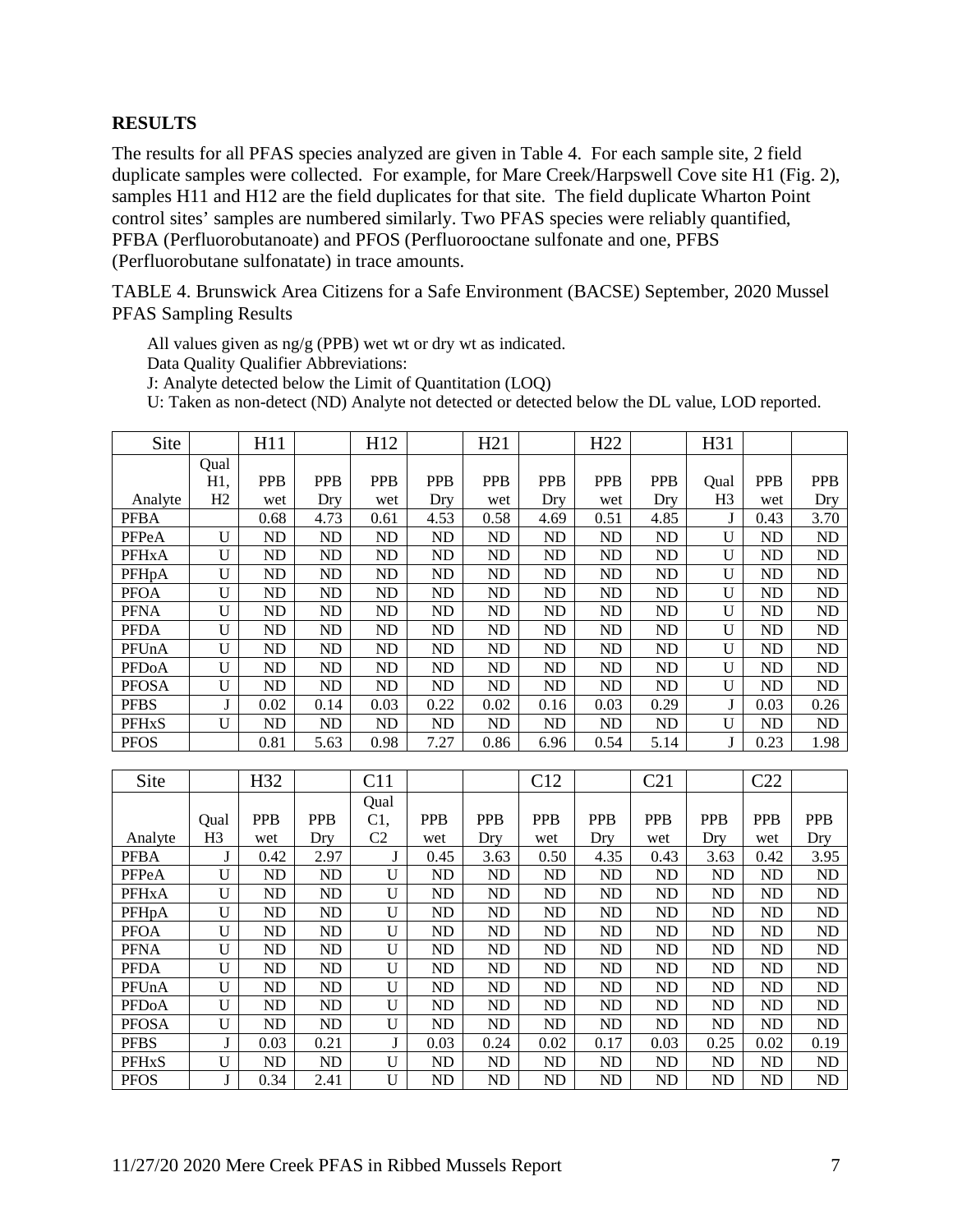PFBA and the closely related PFBS are ubiquitous breakdown product of stain- and grease-proof coatings on food packaging, upholstery, carpets, etc. PFBA and PFBS are present in similar detectable amounts in both the Mare Creek and Control site mussels.

PFOS, associated with the use of firefighting foam at the former Brunswick Naval Air Station, was detected in ribbed mussels from Sites H1 and H2 at and near the mouth of Mare Creek at levels exceeding those detected in blue mussels by MEDEP in 2014 and 2016 at sites 1 to 1.5 miles south of the creek mouth in marine waters. The concentration of PFOS in the 2020 ribbed mussels was lowest for sample H3, farthest from the creek mouth, indicating a gradient of dilution of PFOS in creek water going from north to south. PFOS was not detected in control site mussels. (For summary, see Table 5, Figure 4)

| Table 5. September, 2020 Mere Creek Mussel Sampling PFOS Results |                                   |                                           |  |  |  |  |
|------------------------------------------------------------------|-----------------------------------|-------------------------------------------|--|--|--|--|
| Data are $\frac{ng}{g}$ (PPB) dry tissue wt basis                |                                   | $n=2$ for all sites                       |  |  |  |  |
| Location                                                         | Sample ID                         | <b>PFOS SITE MEAN <math>\pm</math> SD</b> |  |  |  |  |
| <b>H1 Mouth Mere Creek</b>                                       | H11, H12                          | $6.45 \pm 1.16$                           |  |  |  |  |
| H <sub>2</sub> Near Mouth Mere Creek                             | H <sub>21</sub> , H <sub>22</sub> | $6.05 \pm 1.29$                           |  |  |  |  |
| H <sub>3</sub> 0.4 mi south of mouth of Mare Creek               | H31, H32                          | $2.19 \pm 0.30$                           |  |  |  |  |
| C1 Wharton Point Control                                         | C <sub>11</sub> .C <sub>12</sub>  | ND.                                       |  |  |  |  |
| C <sub>2</sub> Wharton Point Control                             | C <sub>21</sub> , C <sub>22</sub> | ND.                                       |  |  |  |  |

These results indicate that chronic inputs of PFOS from historic PFOS deposits remaining at the former Brunswick Naval Air Station are continuing to reach biological communities downstream from the facility on an ongoing basis. The concentrations of PFOS in Mere Creek mussels are comparable to those found in mussels at the former Pease Air Force Base. (AMEC, 2020).

## **REFERENCES**

Amec Foster Wheeler. 2020. Final Expanded Site Inspection Report Per- and Polyfluoroalkyl Substance Release Program Former Pease Air Force Base Portsmouth, New Hampshire NHDES Site #: 198404025, Project Number: 34346. Prepared By: Amec Foster Wheeler, 511 Congress Street, Suite 200 Portland, ME 04101 USA. 1565 pp.

http://www4.des.state.nh.us/IISProxy/IISProxy.dll?ContentId=4834752

MEDEP-SWAT, 2015/2016. Maine Department of Environmental Protection Bureau of Land and Water Quality, Surface Water Ambient Toxics Monitoring Program 2015/2016, Report to the Joint Standing Committee on Environment and Natural Resources 128th Legislature, First Session, October 2017. https://www.maine.gov/dep/publications/reports/2016-SWAT-Report.pdf

Smalling, K.L., Deshpande, A.D., Blazer, V.S., Galbraith, H., Dockum, B.W., Romanok, K.M., Colella, K., Deetz, A.C., Fisher, I.J., Imbrigiotta, T.E., Sharack, B., Sumner, L, Timmons, D., Trainor, J., Wieczorek, D., Samson, J., Reilly, T.J., and Focazio, M.J., 2015, Chemical and ancillary data associated with bed sediment, young of year bluefish (Pomatomus saltatrix) tissue, and mussel (Mytilus edulis and Geukensia demissa) tissue collected after Hurricane Sandy in bays and estuaries of New Jersey and New York, 2013–14: U.S. Geological Survey Data Series 956, 18 p.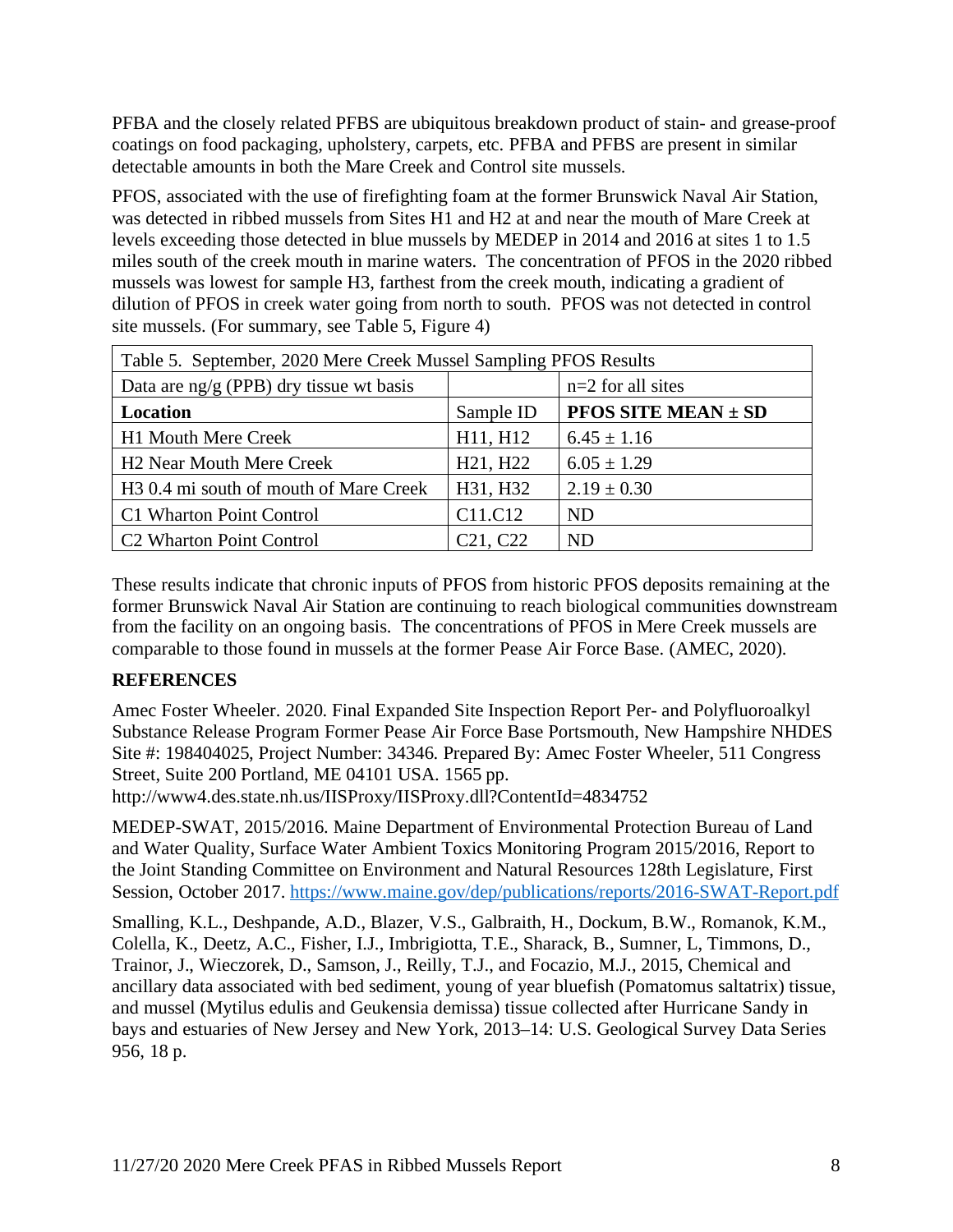## **FIGURES**

Figure 1. Overall study area showing relationship of upper Harpswell Cove to Mare Creek and former Brunswick Naval Air Station.

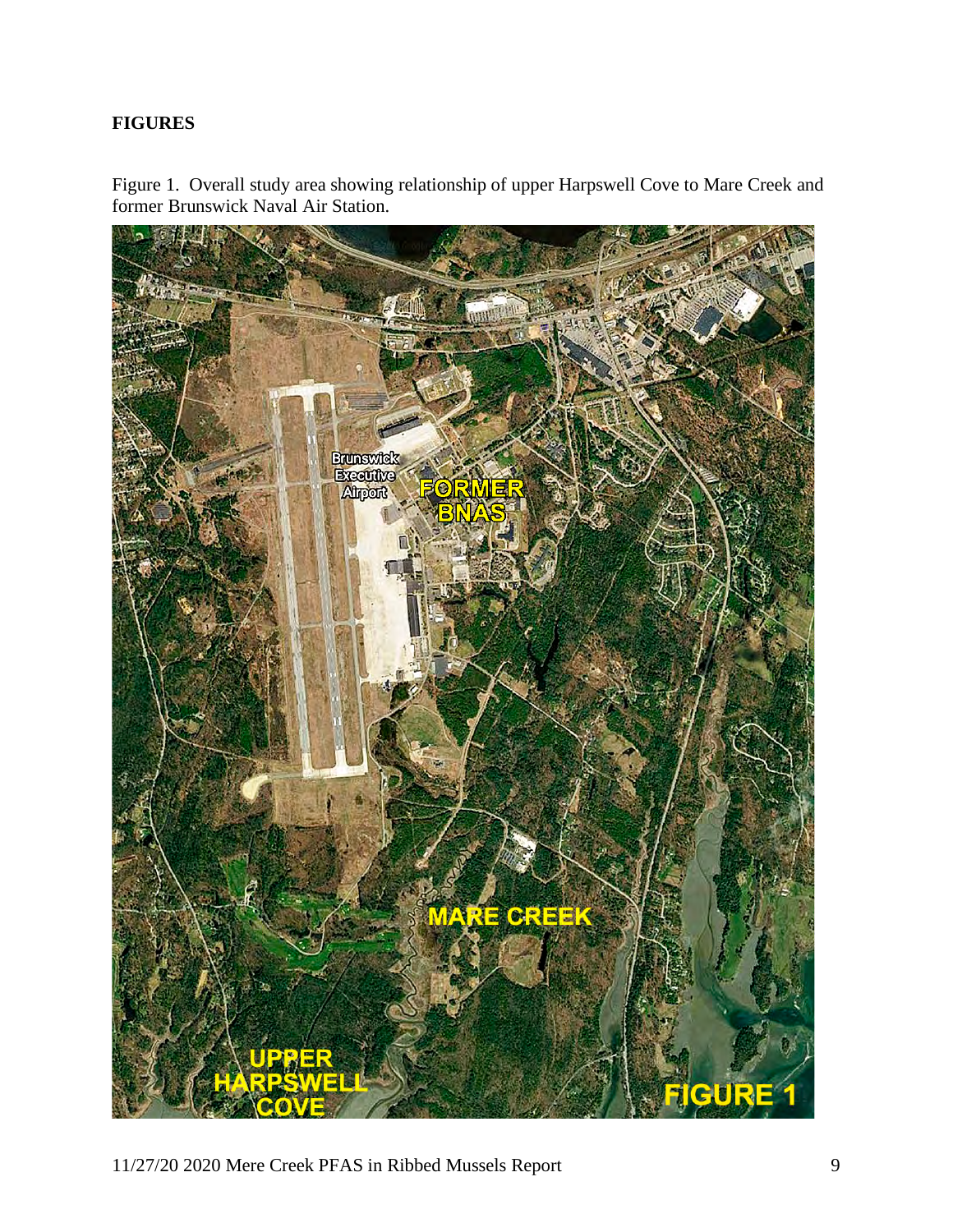

Figure 2. Outline map of sampling sites showing locations of MEDEP mussel sampling sites.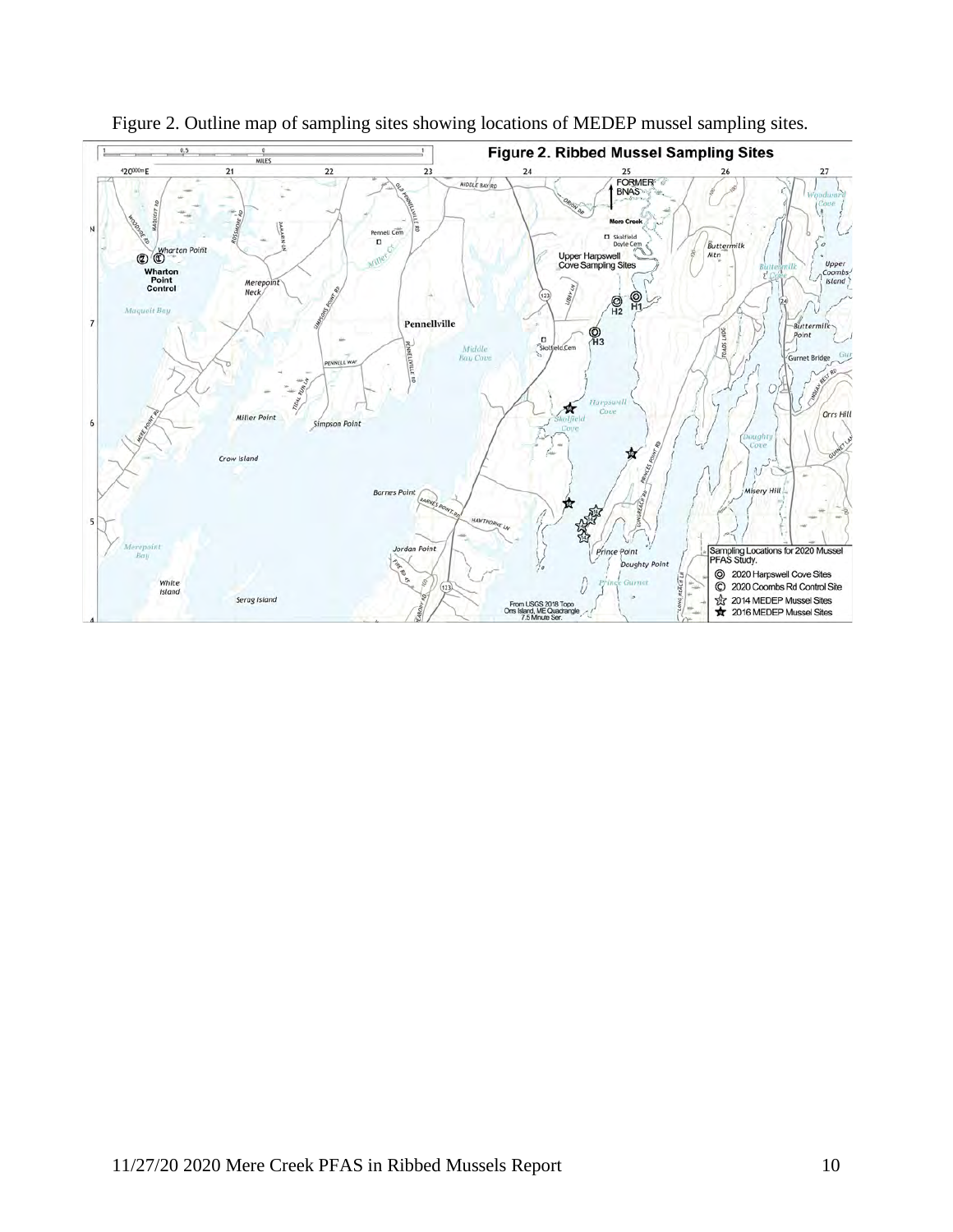

Figure 3. Harpswell Cove/Mare Creek Sites Detail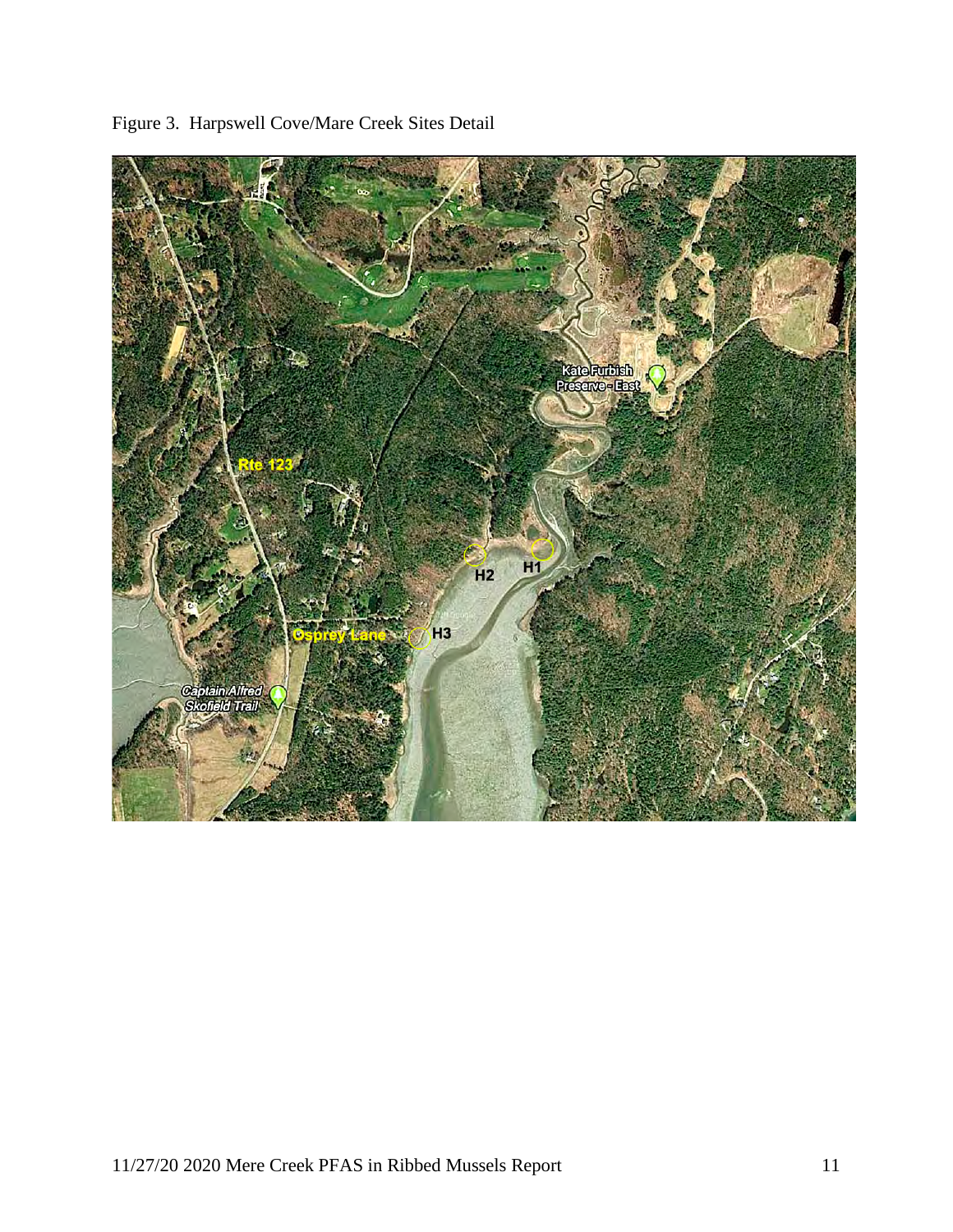

Figure 4. Map summary of 2020 PFOS results for Mare Creek and Control sites.